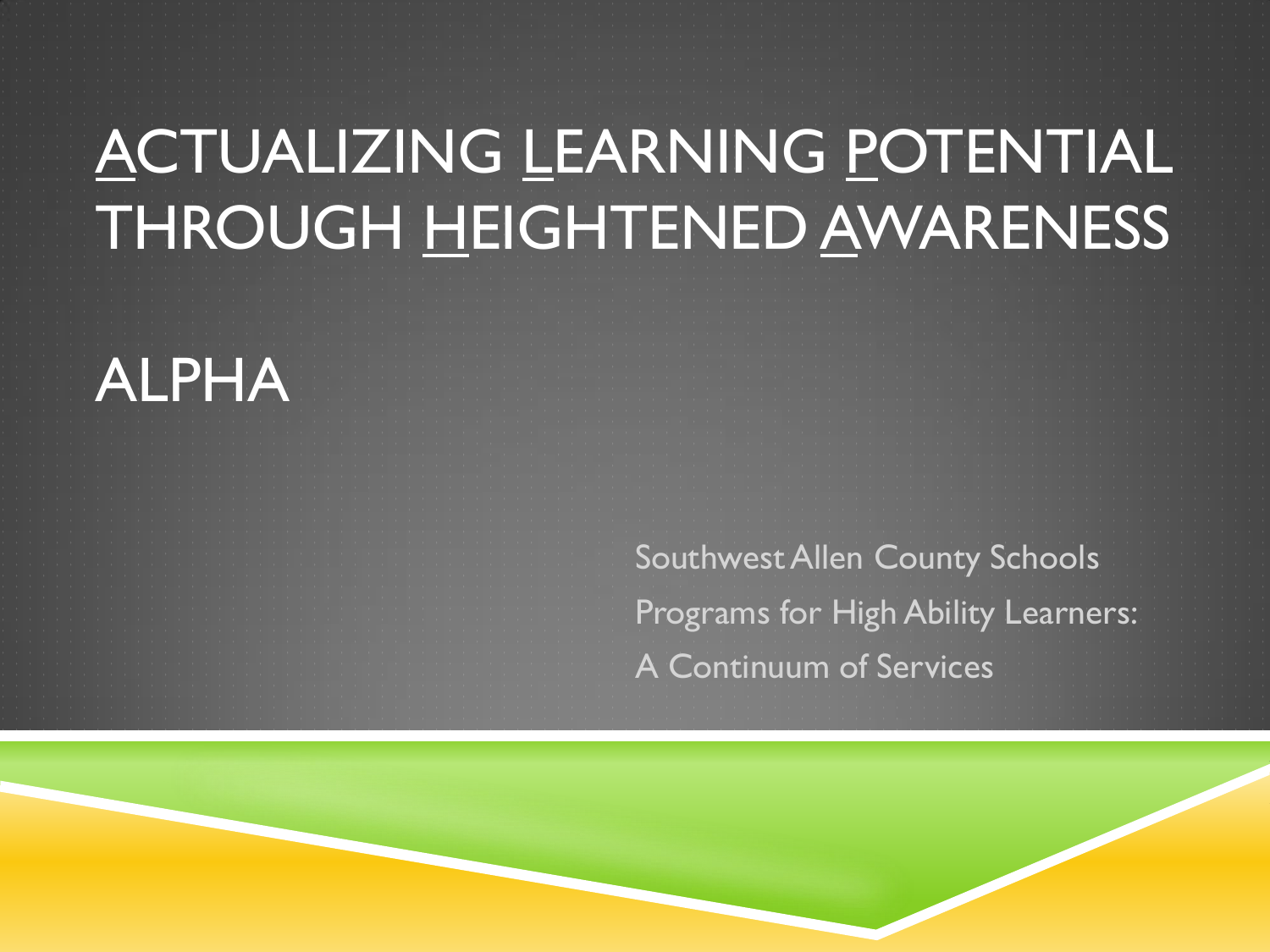# ALPHA CONTINUUM OF SERVICES

▶ Elementary (Grades 1-5) Self-Contained Program at Aboite Elementary Elementary (Grades K-5) Neighborhood Program at all schools ▶ Middle School (Grades 6-8) at both Middle **Schools** ▶ High School (grade 9-12) Honors, AP, PLTW,

Dual Credit, Vocational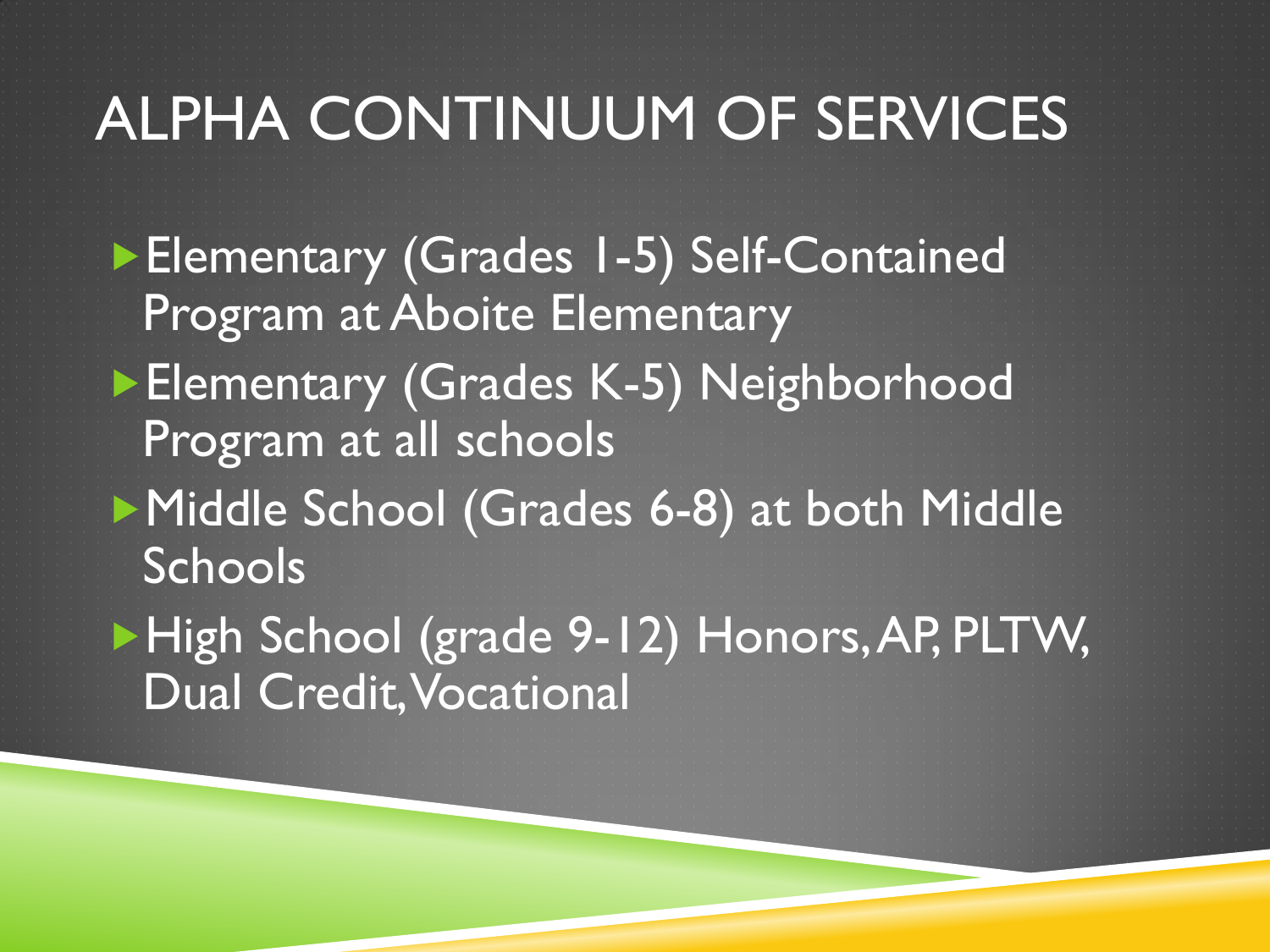**TERMS** Ability refers to a student's natural talent **This is measured quantitatively through tests** such as the CogAT (Cognitive Abilities Test) Achievement refers to a student's proficiency in school subjects or content area This is measured **quantitatively** through tests such as NWEA and ISTEP+ A **qualitative** test measures descriptions, perceptions and characteristics such as the Kingore Observation Scale (KOI) or The Scales for Identifying Gifted Children (SIGS)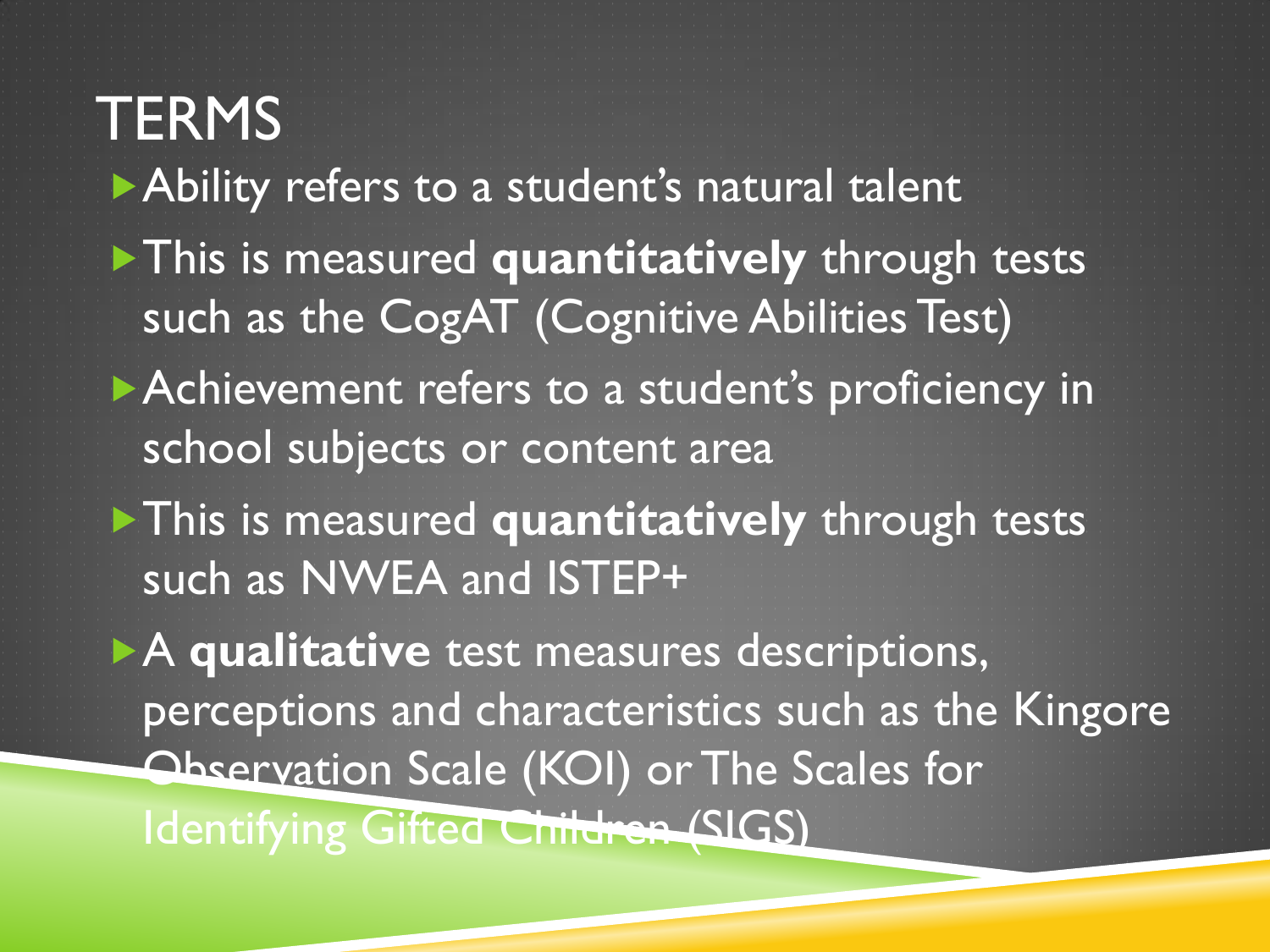Intertualies and indepth is a left in the elementary and middle levels is determined by student performance or achievement on NWEA and stanine scores obtained on the CogAT (Cognitive Abilities Test) ▶ Students who score in the 96%ile in Language Arts and Math on the winter NWEA tests are identified to take the CogAT for initial eligibility into the district's self-contained program (Grades 1-5) Students scoring globally in the  $9<sup>th</sup>$  stanine on the CogAT are identified and recommended to participate in the self-contained program at Aboite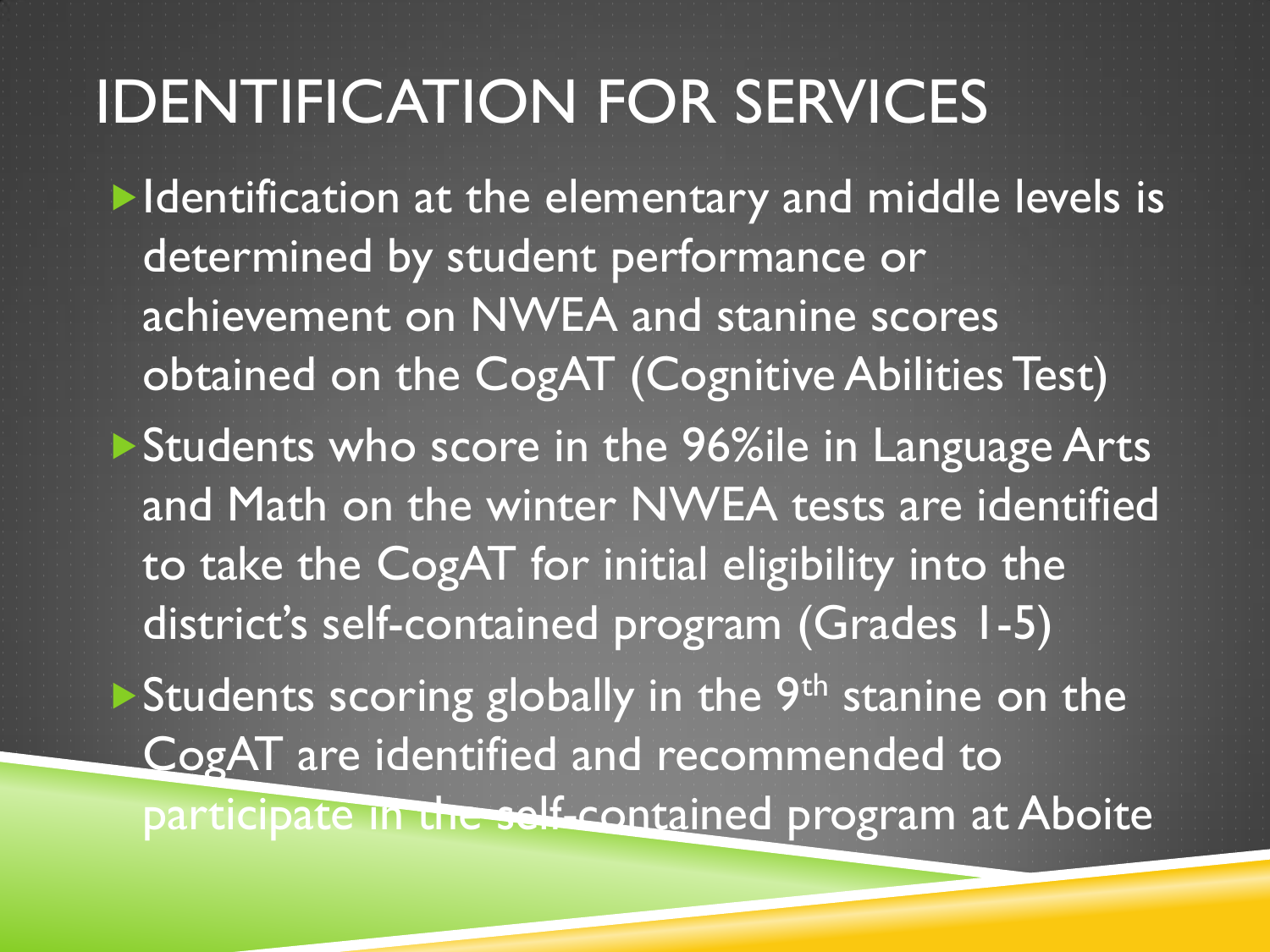Students scoring globally in the  $8<sup>th</sup>$  stanine are identified as high ability and receive services in their home schools (Grades 1-8)

Students scoring in the  $8<sup>th</sup>$  or  $9<sup>th</sup>$  stanine within a specific area of the CogAT (verbal, nonverbal, quantitative) also receive services in their home schools (Grades 1-8)

Students achieving in the 96%ile in a specific content area of the NWEA tests in the fall (Reading, Language Arts, Math) are identified and receive services as part of the neighborhood program (Grades K-8)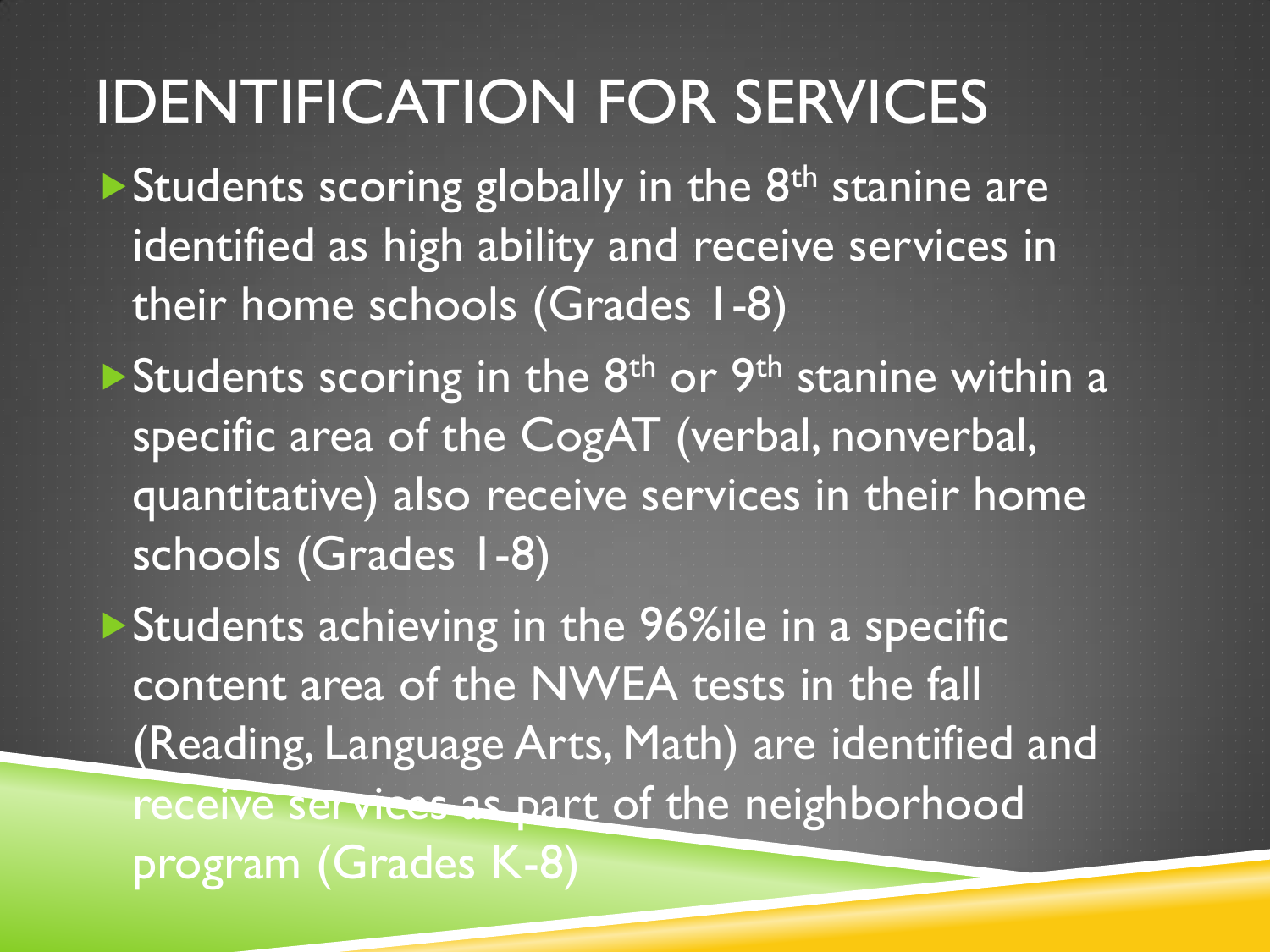Kindergarten students scoring in the 96%ile in the fall and/or the gifted range of the KOI receive high ability services and take the CogAT in the spring to determine placement for the following school year All second grade students in SACS participate in Cog AT testing in the spring The SIGS is used when additional information is necessary to determine the level of service needed (i.e. Global 8 and/or  $8<sup>th</sup>$  and  $9<sup>th</sup>$  stanine on battery of CogAT) ALPHA Committees in each building make this recommendation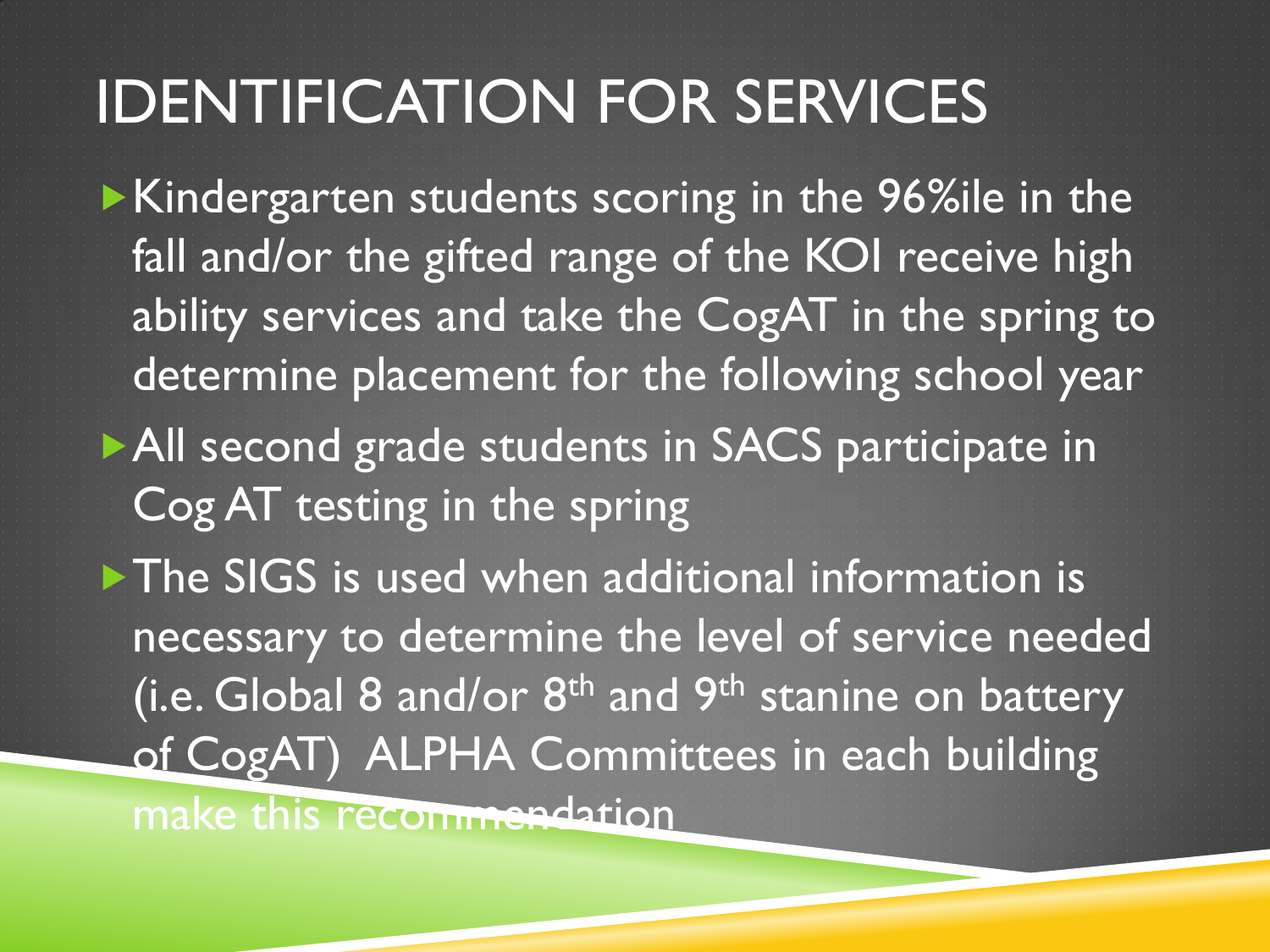At the high school level, students are identified through performance-based assessments, PSAT scores and qualitative data for enrollment in courses, distance learning opportunities and pathways to receive an Academic Honors Diploma

**Identification is a continuous process** 

**Students identified as high ability through the use** of CogAT remain ALPHA students throughout their educational career in SACS

Neighborhood ALPHA students are identified on a

yearly basis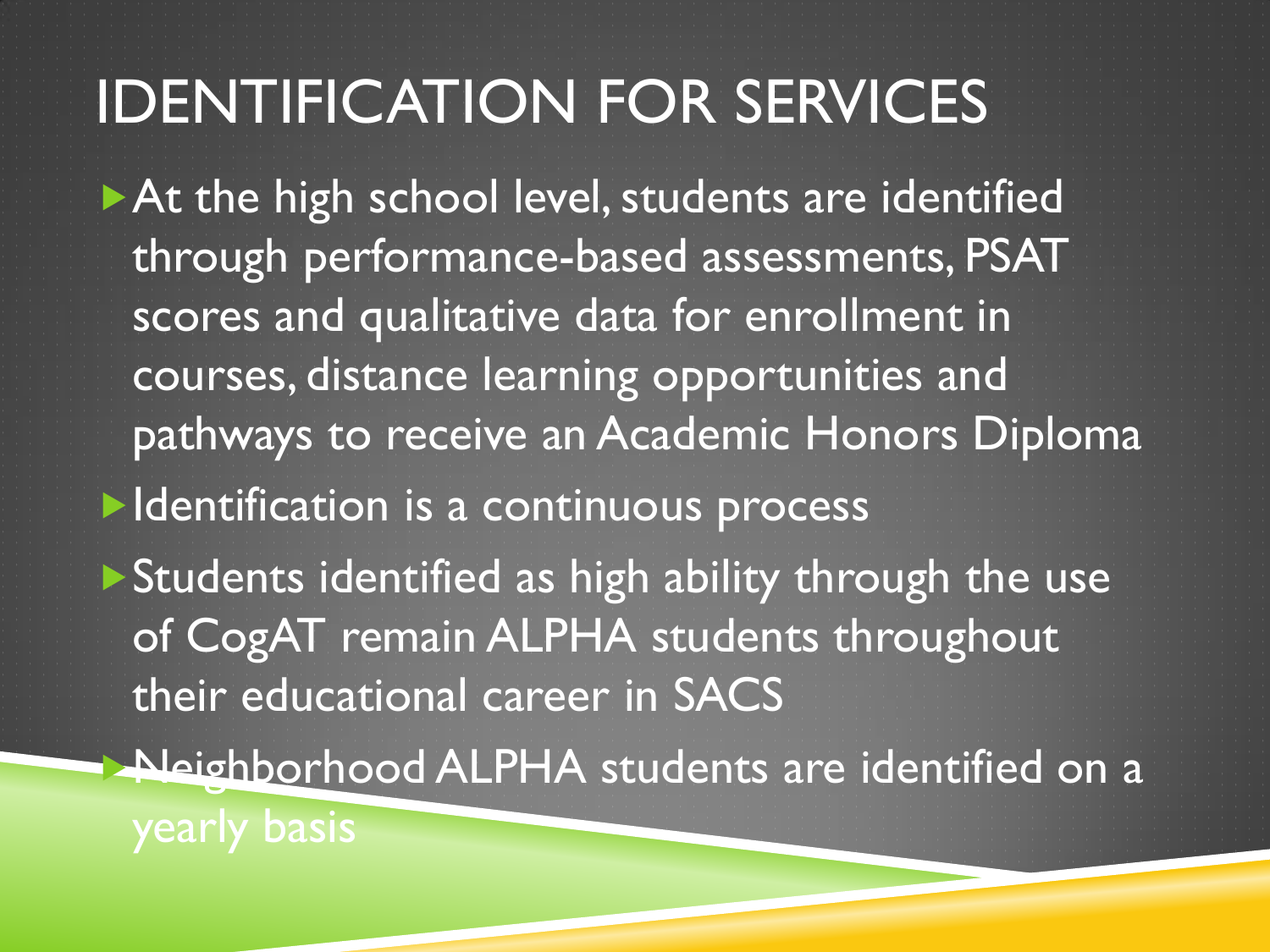# WHAT DOES GIFTED MEAN?







#### A Gifted Learner A High Achiever A Creative Thinker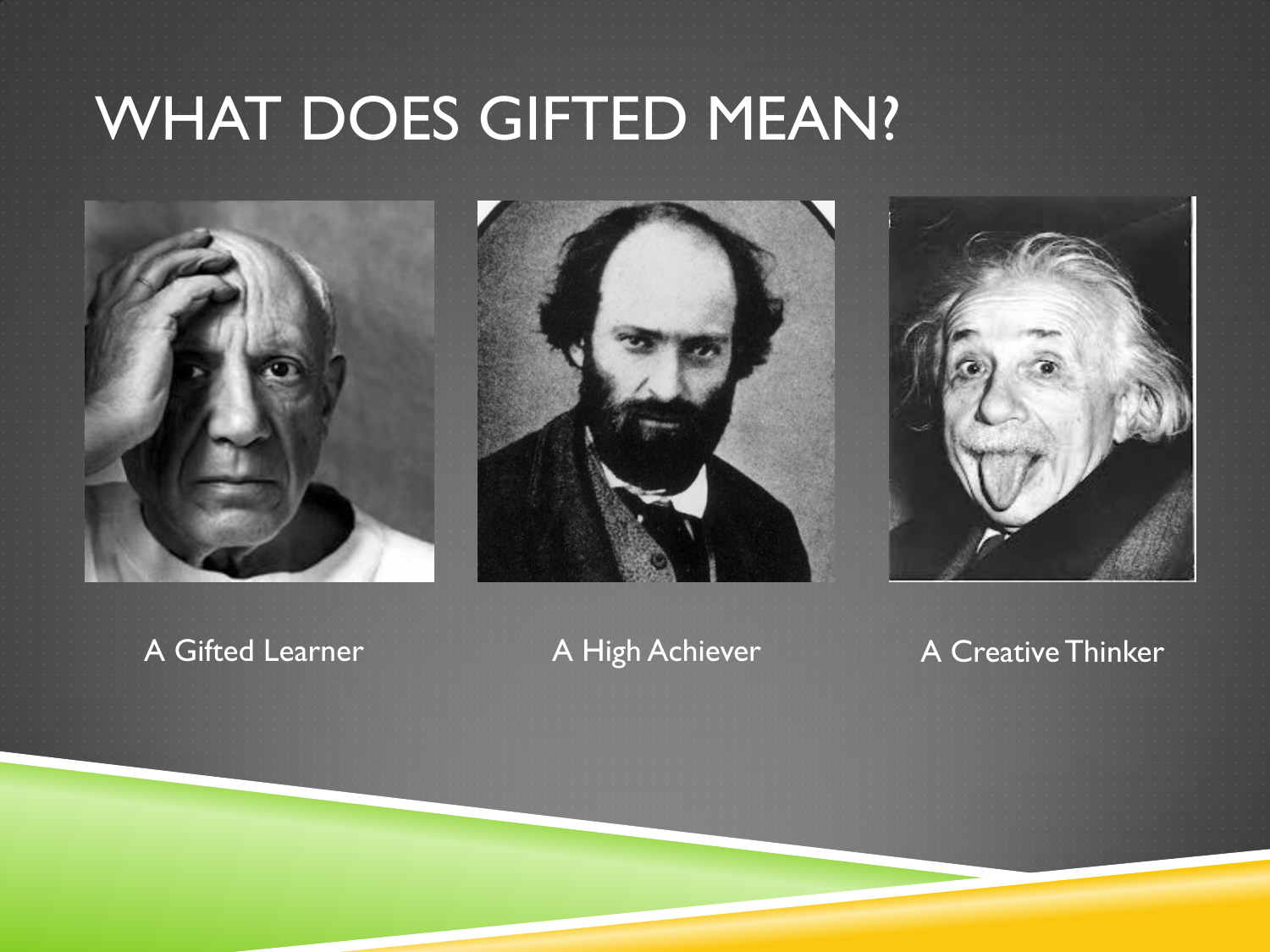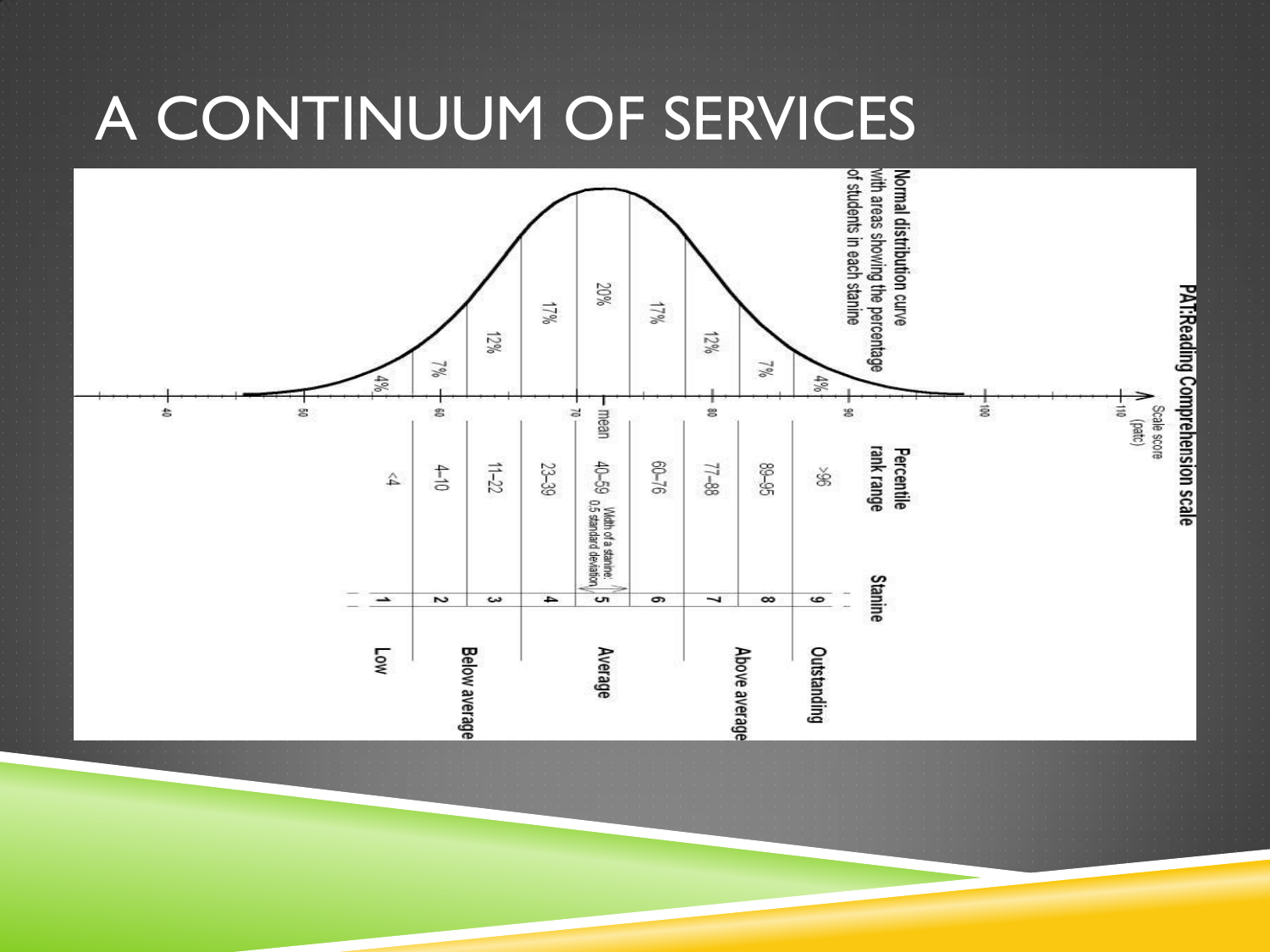# ALPHA

**Neighborhood schools SACS curriculum individualized and differentiated for high ability students**

**Self-Contained Program at Aboite Elementary with gifted education curriculum able to address unique academic and social needs**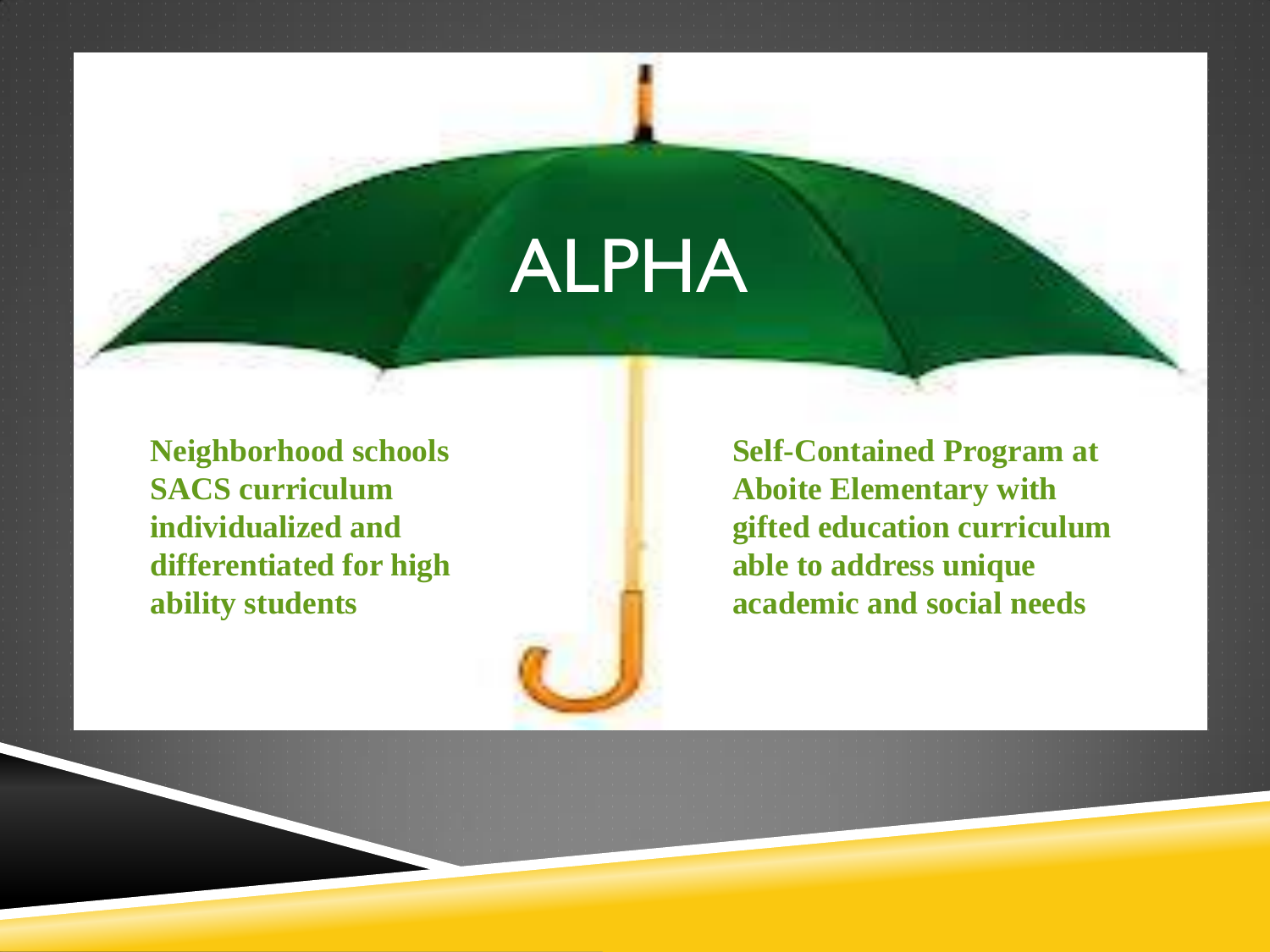#### ELEMENTARY SERVICES

Curriculum is based upon the IDOE's adopted academic standards for each subject and/or content area

▶ The IDOE English/Language Arts High Ability Units are being used in the self-contained program **Instructional strategies for all ALPHA students can** include differentiation within the classroom, leveled reading groups, flexible grouping, cluster grouping, guided math, additional enrichment, projects, curriculum compacting, independent learning, student-driven inquiry, etc.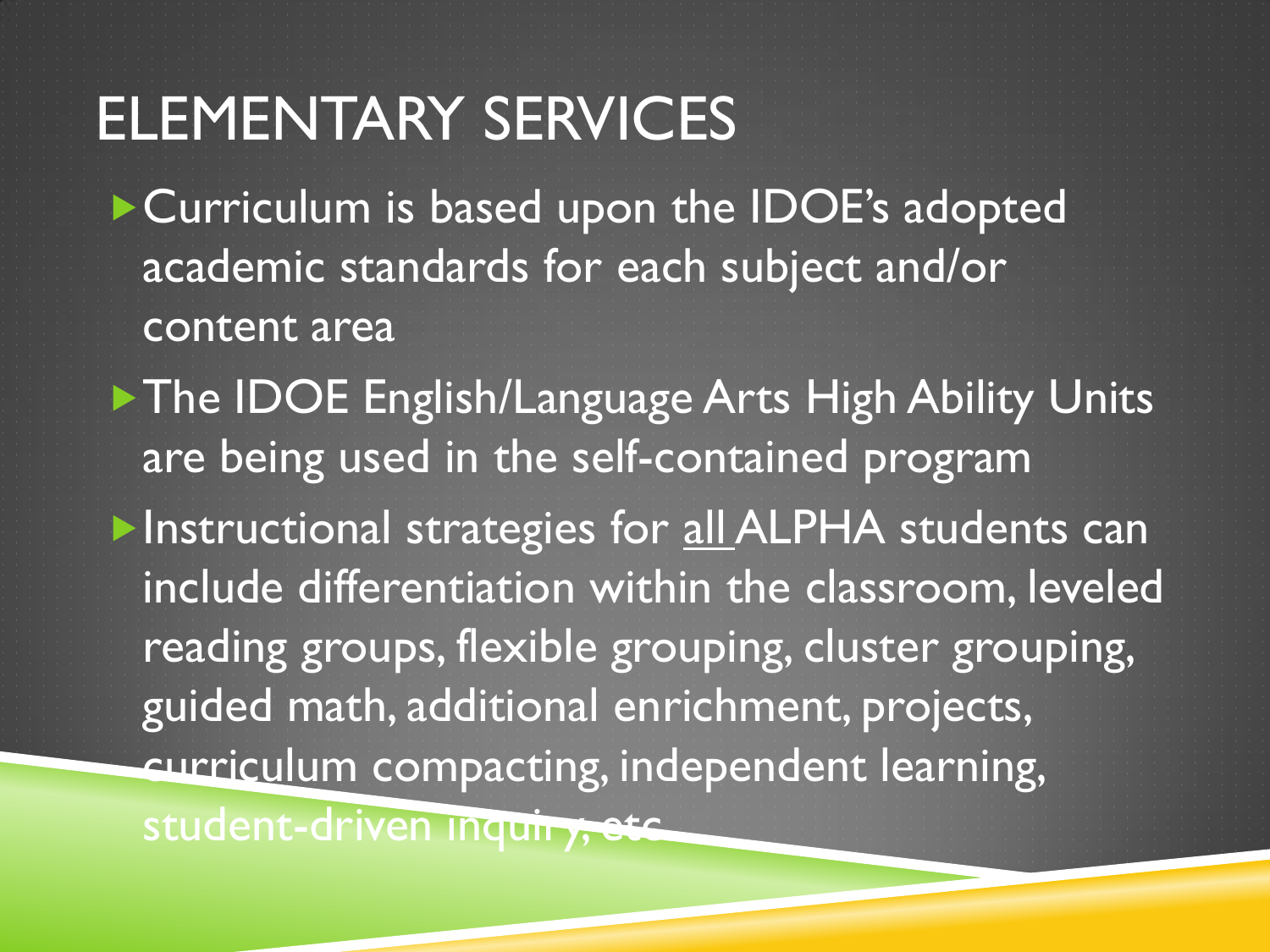### ELEMENTARY SERVICES

▶ Counseling and guidance plan for students is framed after the IDOE's recommendations for guiding students with high abilities specific to social and emotional considerations

▶ Our goal is to address the social and emotional needs of students through peer interaction and fostering a sense of community

**Parents and teacher working together is crucial** SACS believes parents are a child's first teacher and should work in concert with teachers and their student(s) to understand and nurture the gifts of each individual child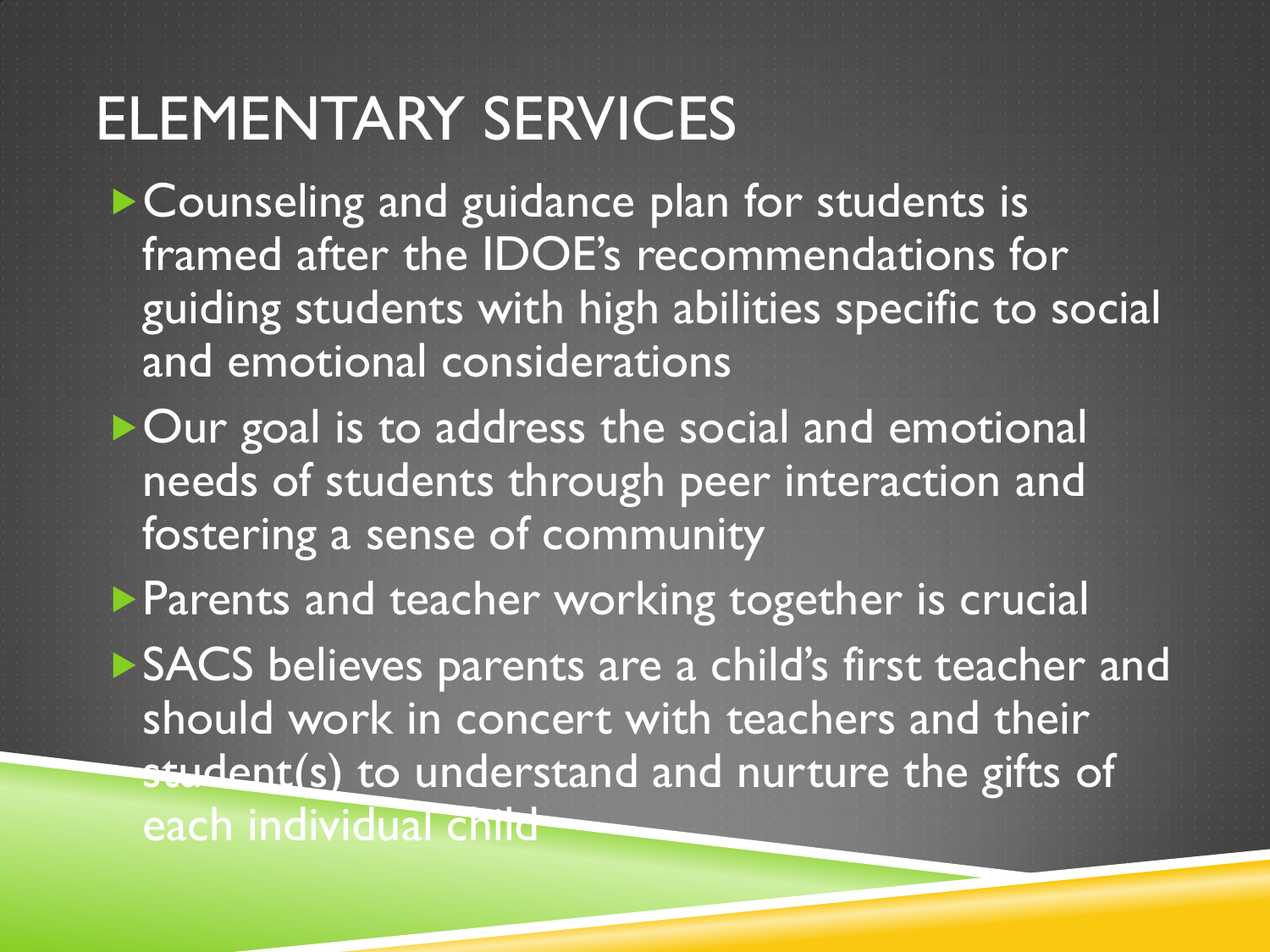#### ELEMENTARY SERVICES

**Professional development for teachers has included** monthly sessions facilitated by ALPHA teachers on various topics related to curriculum and instruction specific to high ability students (5 were offered last year)

February inservice included sessions specific to instructional and motivational strategies

▶ Self-contained ALPHA teacher serves on each other school's ALPHA Committee and serve as liaisons and resources for that school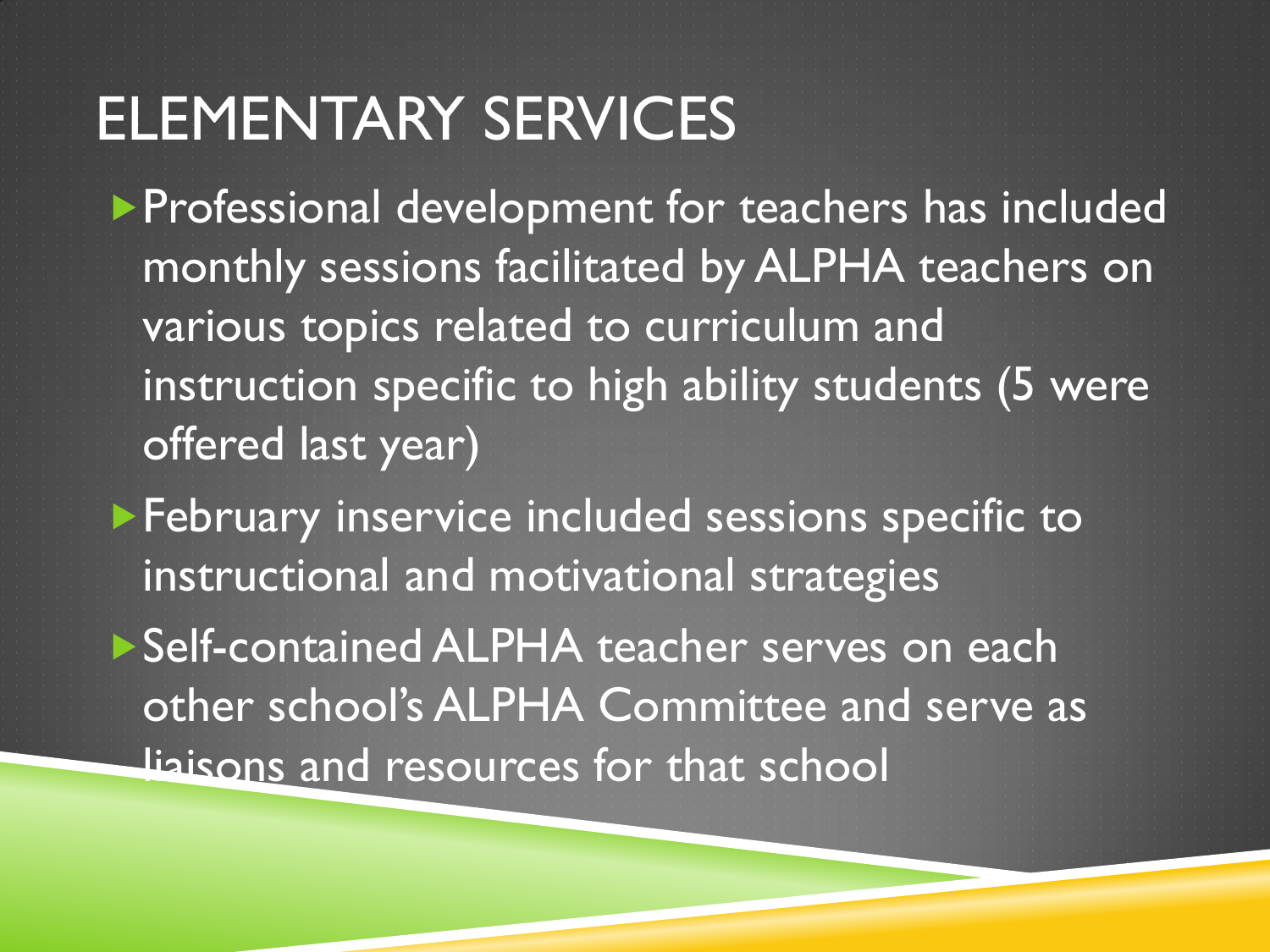#### MIDDLE SCHOOL SERVICES

Curriculum is based upon the IDOE's adopted academic standards for each subject and/or content area

Instructional strategies for all ALPHA students can include differentiation within the classroom, leveled reading groups, flexible grouping, cluster grouping, guided math, additional enrichment, projects, curriculum compacting, independent learning, student-driven inquiry, etc.

Honors classes for E/LA, Math, Social Studies and **Science**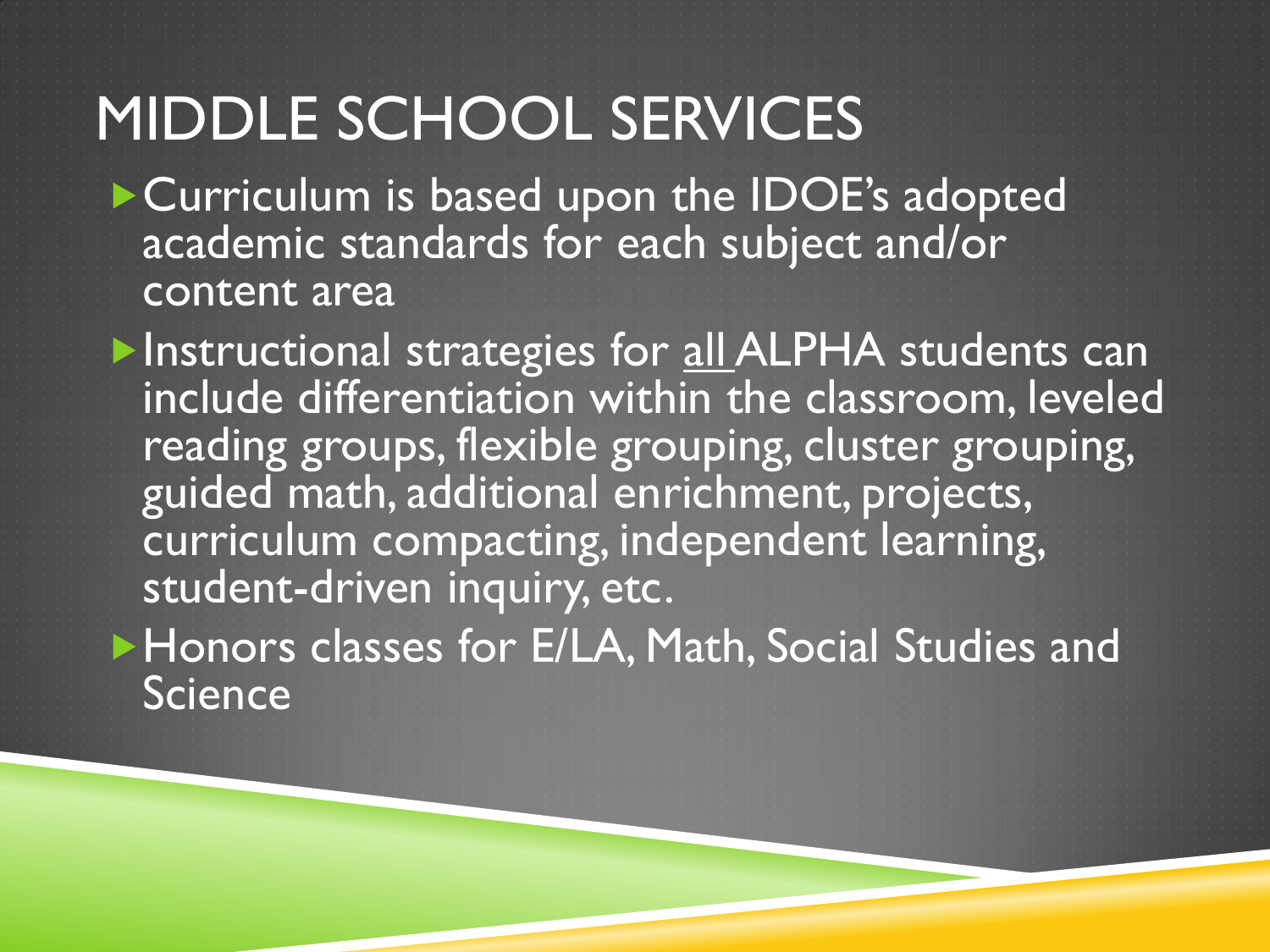#### MIDDLE SCHOOL SERVICES

▶ Counseling and guidance plan for students is framed after the IDOE's recommendations for guiding students with high abilities specific to social and emotional considerations

▶ Our goal is to address the social and emotional needs of students through peer interaction and fostering a sense of community

**Parents and teacher working together is crucial** SACS believes parents are a child's first teacher and should work in concert with teachers and their student(s) to understand and nurture the gifts of each individual child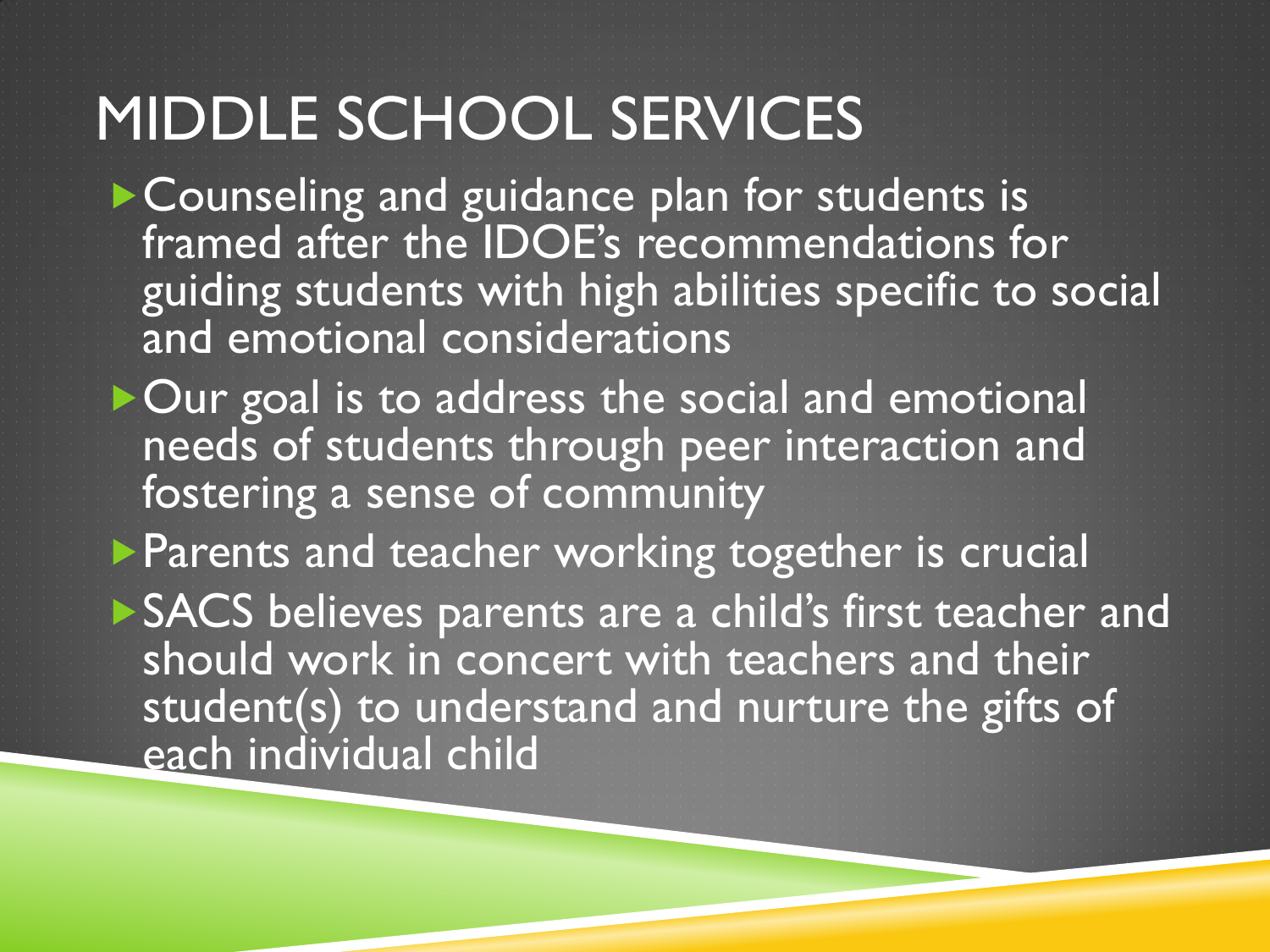#### MIDDLE SCHOOL SERVICES

**Professional development topics at all levels is** identified by leadership teams and principals that are specific to students' academic needs

These are opportunities strategically designed to address and discuss the specific academic, emotional and social needs of individual students or groups of students through research in best practices

▶ Topics specific to high ability have included the accurate identification of students within the high ability domains, classroom planning, levels of service, talent development and the development of

independent projects of study.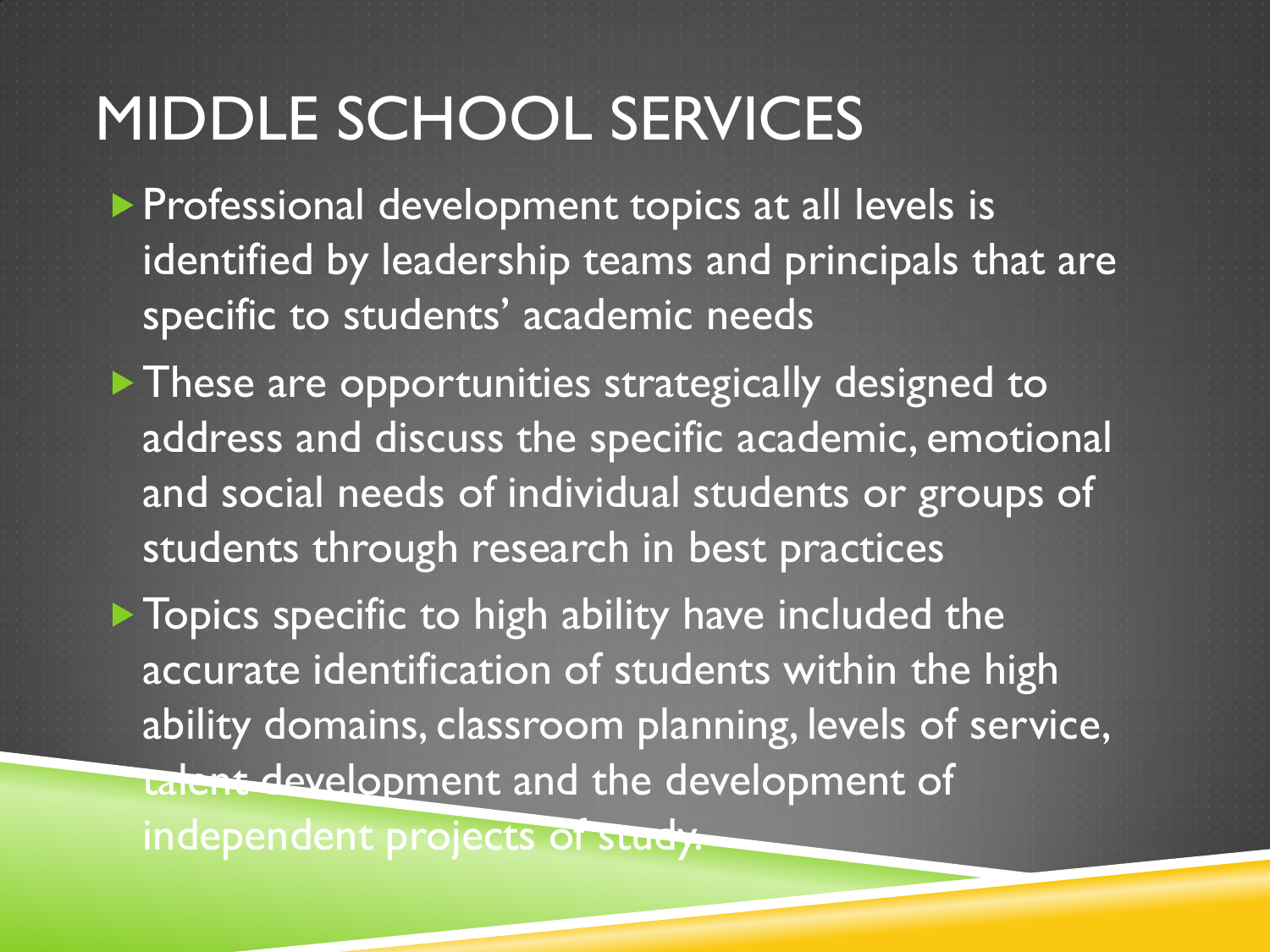### HIGH SCHOOL SERVICES

**Emphasis is on achievement Honors classes Advanced Placement Courses** ▶ Dual Credit Courses **Project Lead the Way (PLTW)** Vocational Opportunities **Distance Learning Opportunities Independent Projects (i.e. Mentorship Program)**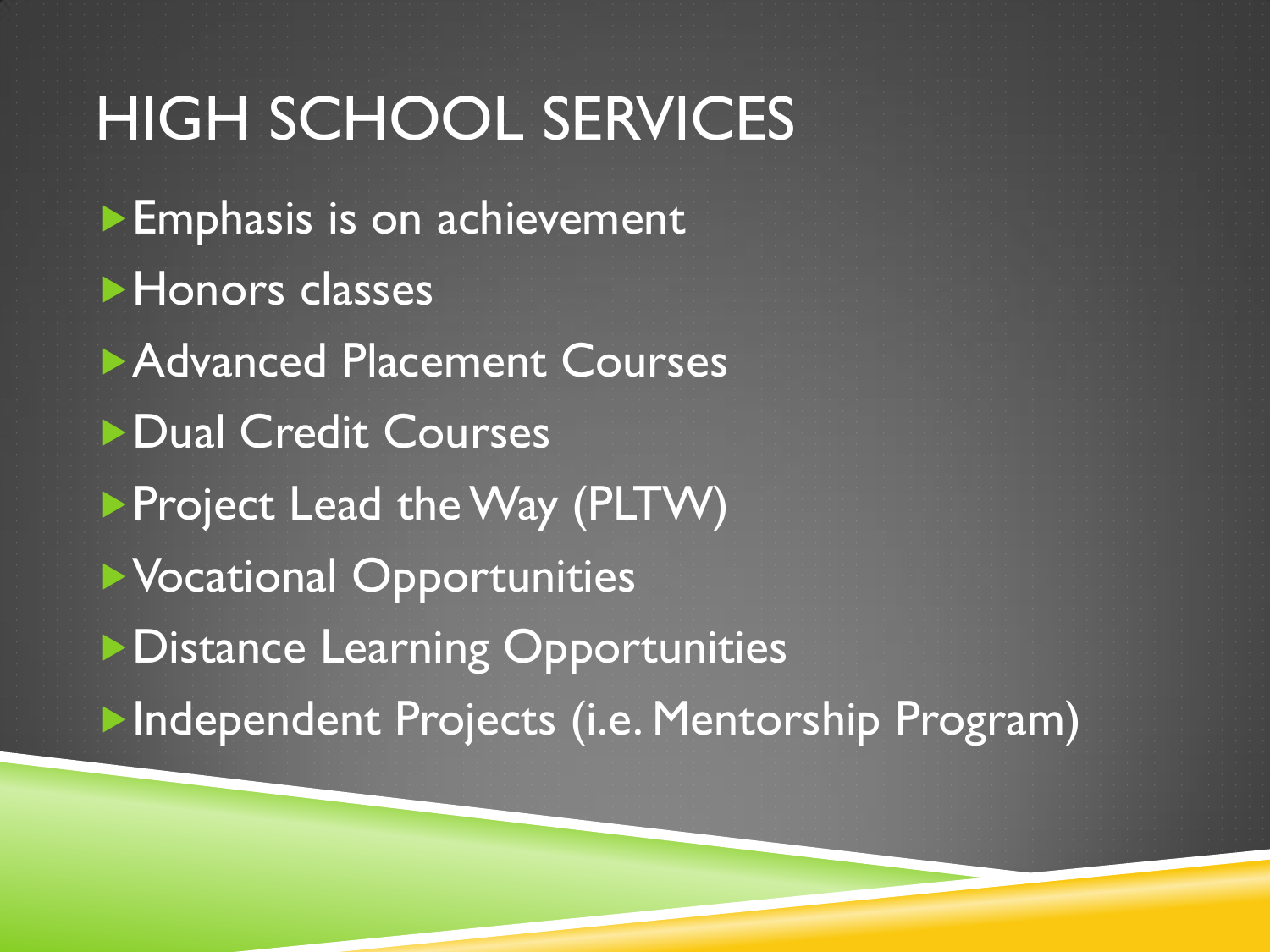#### HIGH SCHOOL SERVICES

▶ Counseling and guidance plan for students is framed after the IDOE's recommendations for guiding students with high abilities specific to social and emotional considerations

▶ Our goal is to address the social and emotional needs of students through peer interaction and fostering a sense of community

**Parents and teacher working together is crucial** SACS believes parents are a child's first teacher and should work in concert with teachers and their student(s) to understand and nurture the gifts of each individual child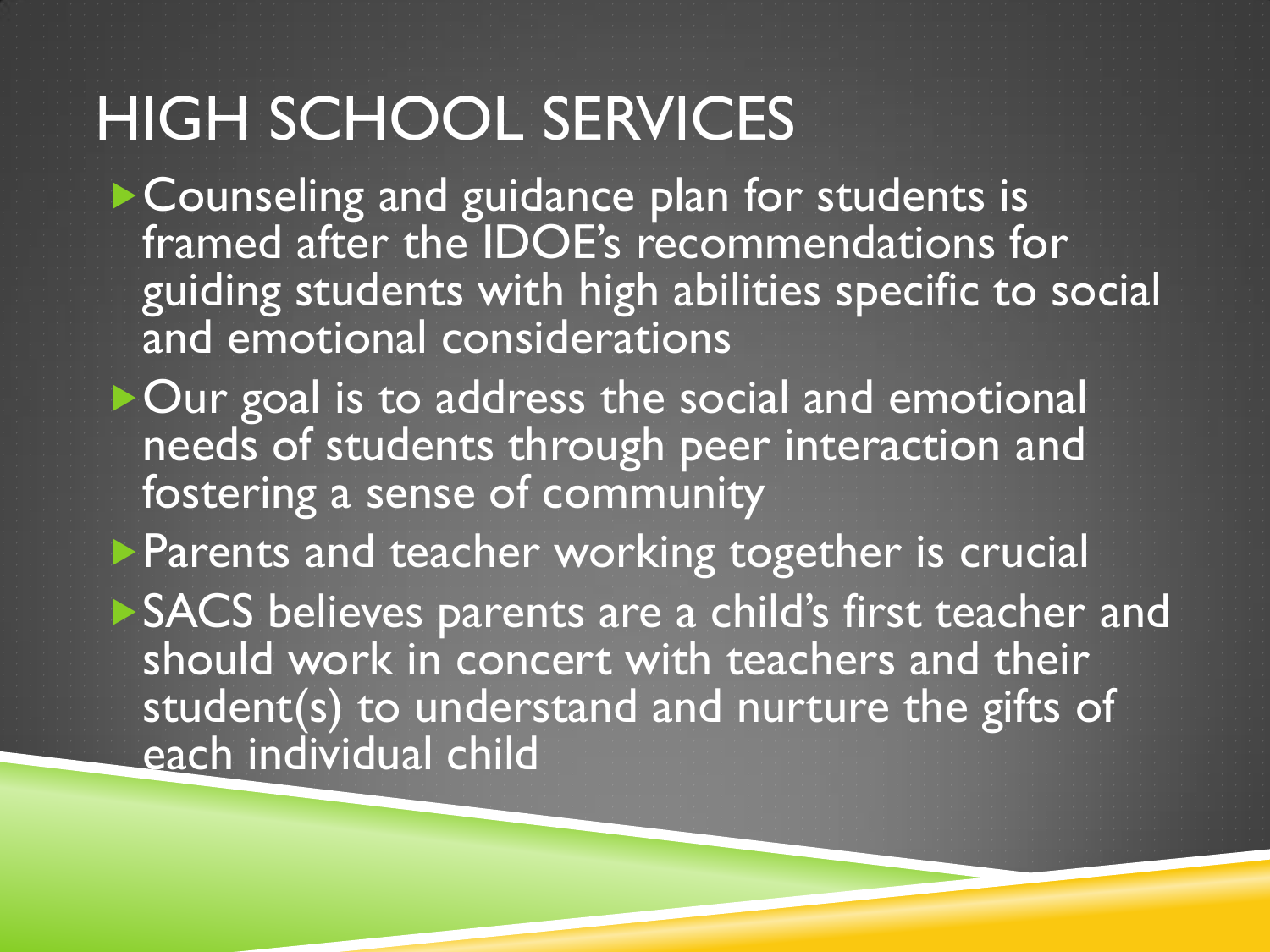#### HIGH SCHOOL SERVICES

**Professional development topics at all levels is** identified by leadership teams and principals that are specific to students' academic needs

**Curriculum Coordinators have identified Vertical** Articulation Teams (VAT) in the four core content areas as well as World Language to develop an aligned, viable curriculum in grades 6-12 including Honors, AP, Dual Credit, etc.

Common assessments give us an opportunity to reflect upon our professional practices and evaluate programs to ensure improved academic achievement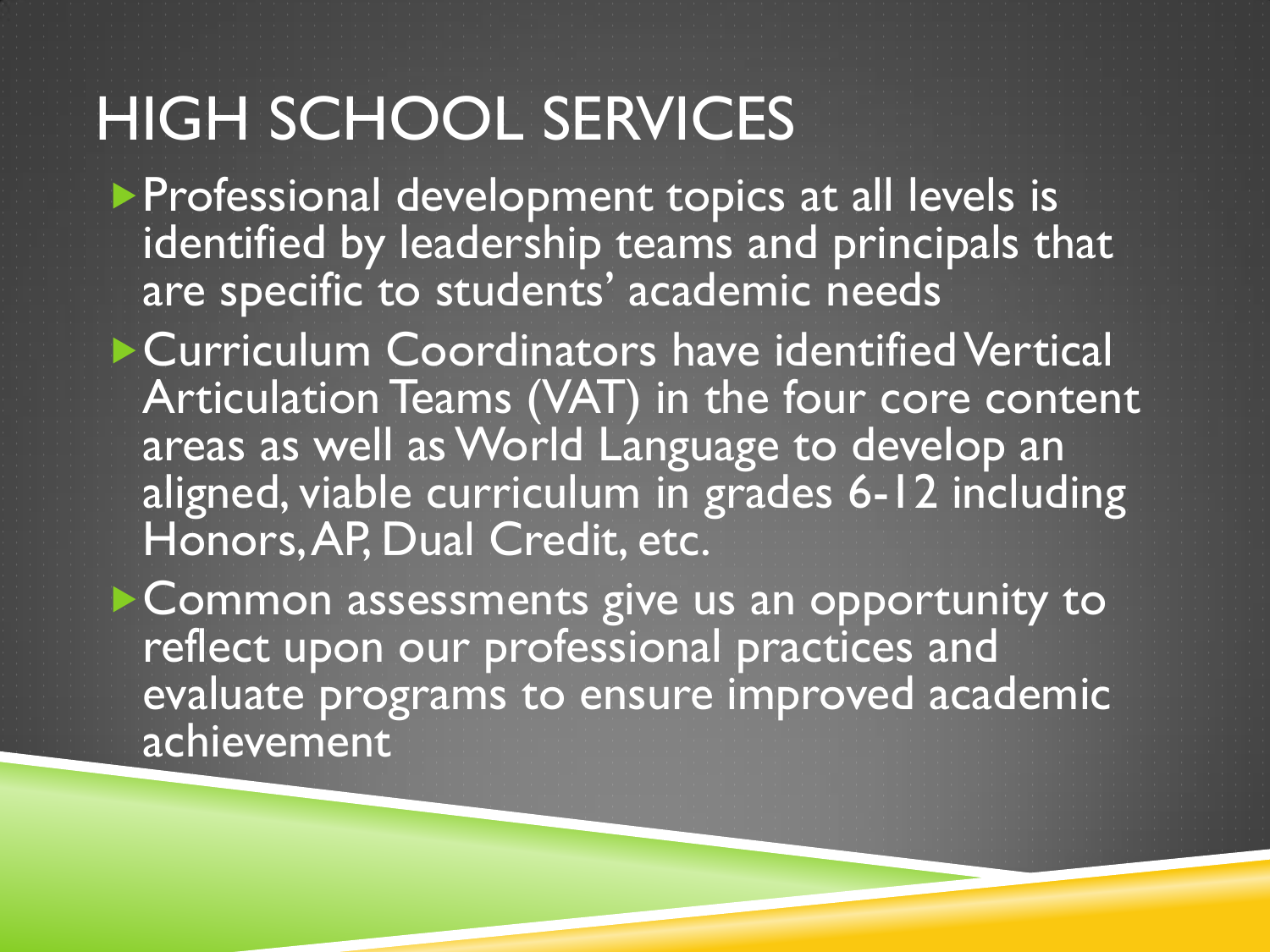# **FACTS**

- ▶ Indiana law defines a student as qualifying in ability OR achievement
- **Testing children under the age of ten is notoriously** unreliable
- **Indiana law requires identification of Kindergarten** students with services provided
- **Research indicates at some point achievement trumps** ability which is why the high school focus is on achievement and a growth mindset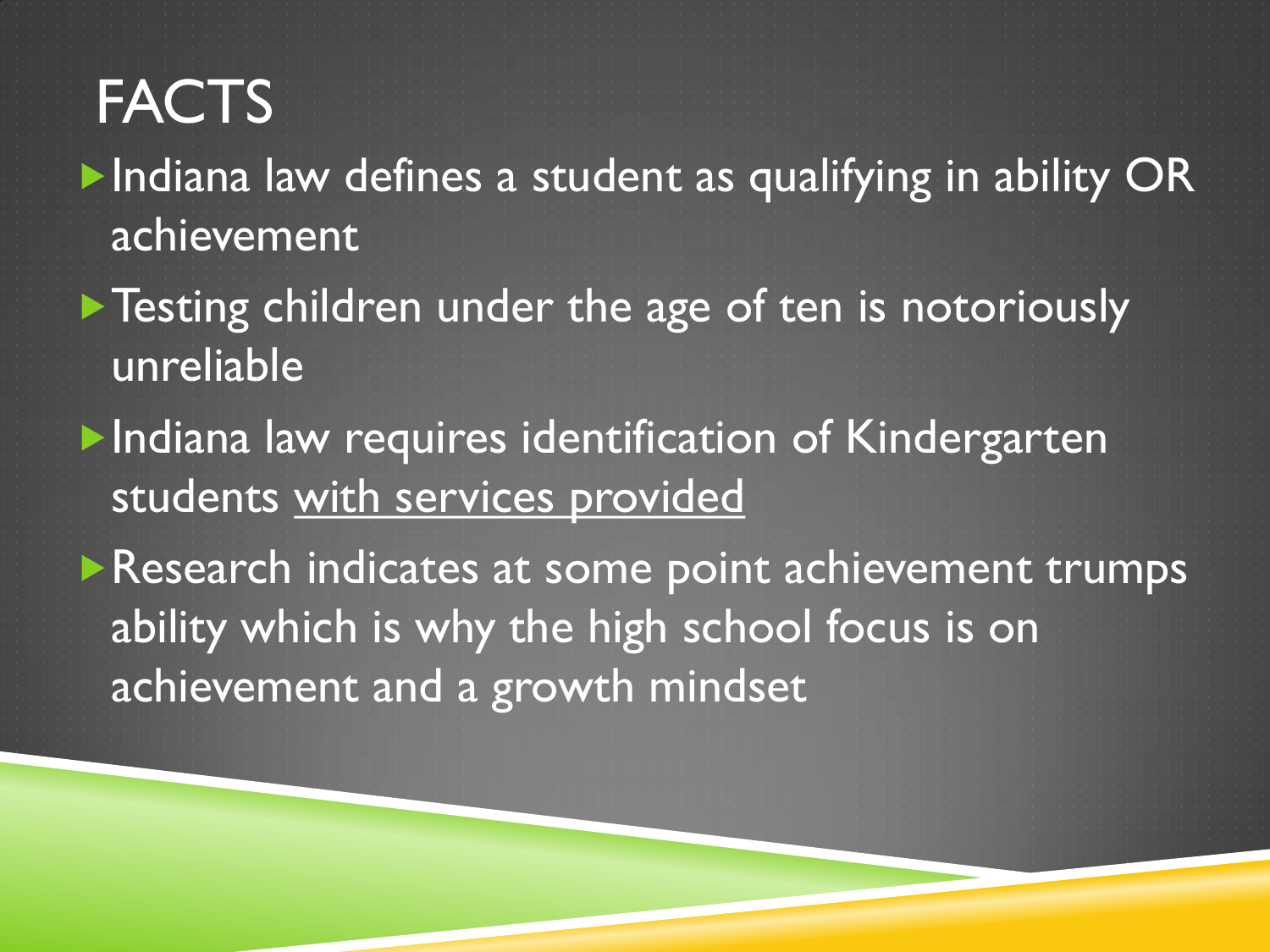#### ALPHA IN SACS

SACS is fortunate to be able to offer our high ability students such an extensive program There is no IDOE requirement regarding high ability license

It is SACS policy that a teacher hired as a Self-Contained ALPHA teacher obtain their high ability license within 3 years of hire

▶ SACS does participate in the High Ability grant application process each year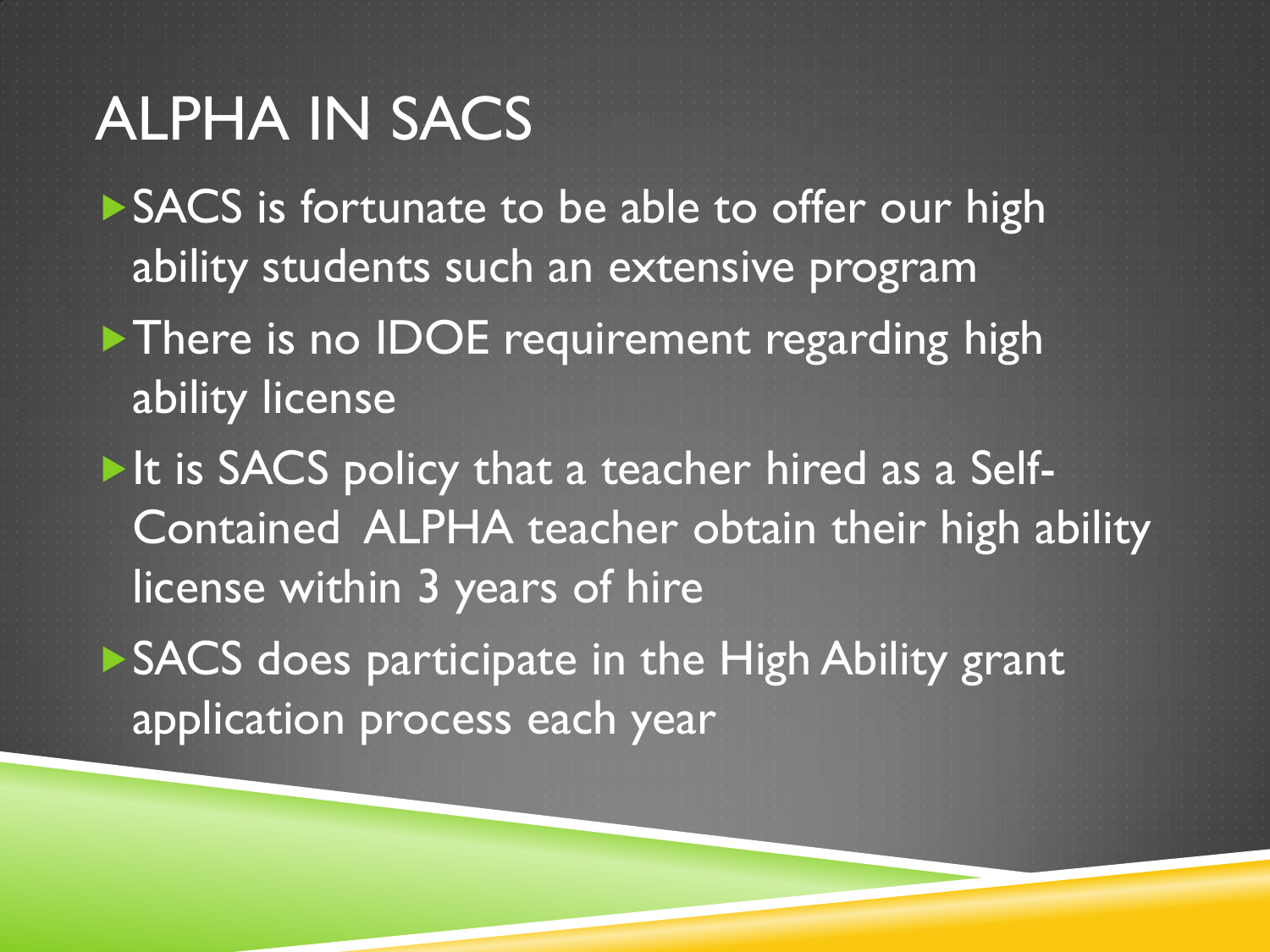### ALPHA IN SACS

 $\blacktriangleright$  It is the IDOE's intent that grant funds be used to support K-12 high ability programming

Grant funds support the partial salary of one ALPHA teacher

SACS goes above and beyond to ensure our students are a priority and that a continuum of services is available through additional high ability staffing allocations

SACS remains committed to offering a continuum of high ability services including the self-contained program